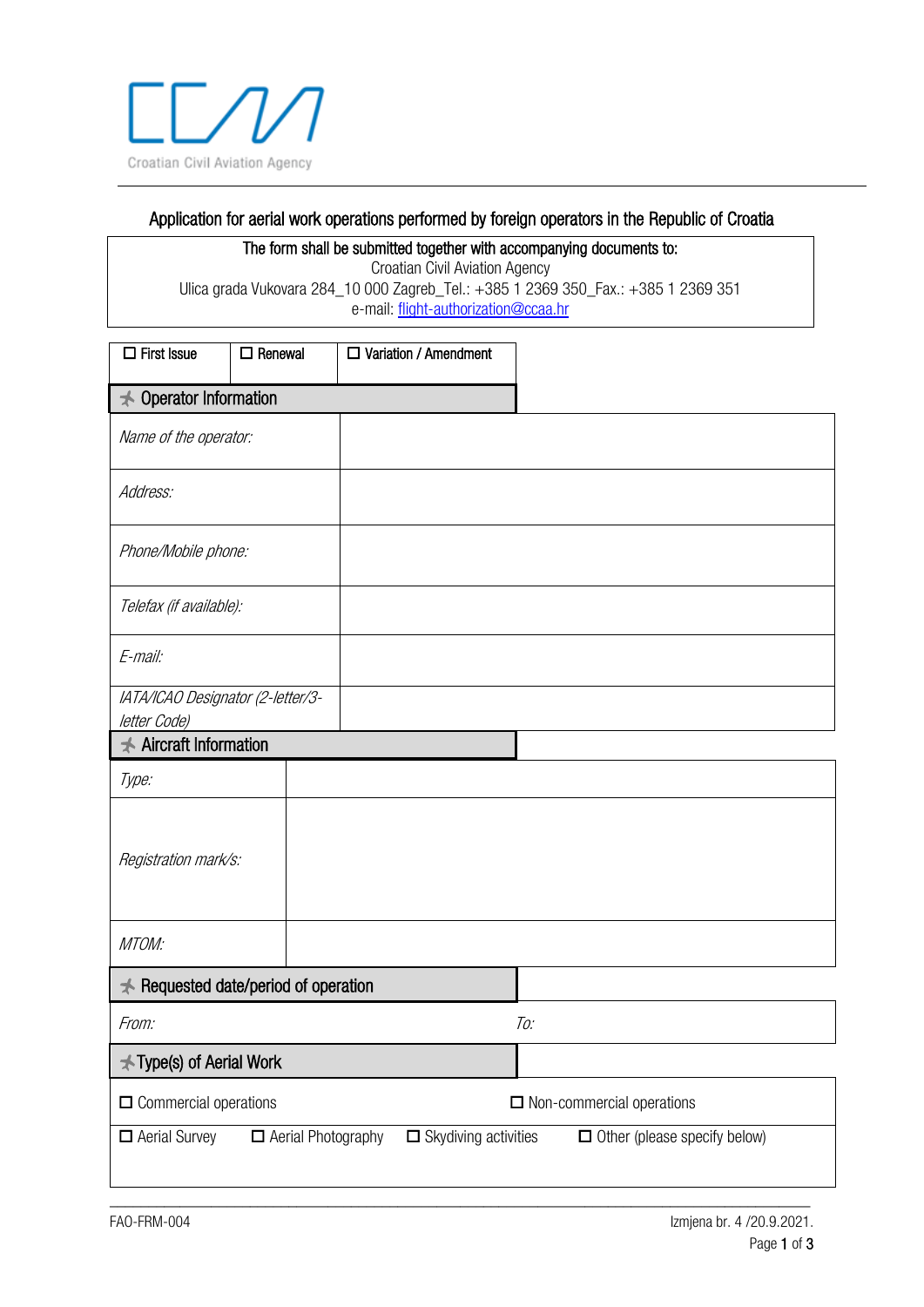

|                                                                     | Aircraft modifications relevant for the intended aerial<br>work operations |                                 |                        |                                         |
|---------------------------------------------------------------------|----------------------------------------------------------------------------|---------------------------------|------------------------|-----------------------------------------|
| $\Box$ Yes (please specify below):                                  |                                                                            |                                 | □<br>N <sub>0</sub>    |                                         |
|                                                                     |                                                                            |                                 |                        |                                         |
|                                                                     | <b>★ Area of Operation</b>                                                 |                                 |                        |                                         |
|                                                                     |                                                                            |                                 |                        |                                         |
| Airport of entry / departure to/from Republic of Croatia<br>$\star$ |                                                                            |                                 |                        |                                         |
| Date:                                                               |                                                                            |                                 |                        |                                         |
|                                                                     | Place of customs clearance:                                                |                                 |                        |                                         |
| $\star$                                                             | Pilot information                                                          |                                 |                        |                                         |
|                                                                     | Pilot name and surname                                                     | Licence No. / Rating valid till | Medical class/Exp date | English Proficiency<br>Level / Exp Date |
| 1.                                                                  |                                                                            |                                 |                        |                                         |
| 2.                                                                  |                                                                            |                                 |                        |                                         |
| 3.                                                                  |                                                                            |                                 |                        |                                         |
| 4.                                                                  |                                                                            |                                 |                        |                                         |
| 5.                                                                  |                                                                            |                                 |                        |                                         |
| 6.                                                                  |                                                                            |                                 |                        |                                         |
| 7.                                                                  |                                                                            |                                 |                        |                                         |
| 8.                                                                  |                                                                            |                                 |                        |                                         |
| 9.                                                                  |                                                                            |                                 |                        |                                         |
| 10.                                                                 |                                                                            |                                 |                        |                                         |

\_\_\_\_\_\_\_\_\_\_\_\_\_\_\_\_\_\_\_\_\_\_\_\_\_\_\_\_\_\_\_\_\_\_\_\_\_\_\_\_\_\_\_\_\_\_\_\_\_\_\_\_\_\_\_\_\_\_\_\_\_\_\_\_\_\_\_\_\_\_\_\_\_\_\_\_\_\_\_\_\_\_\_\_\_\_\_\_\_\_